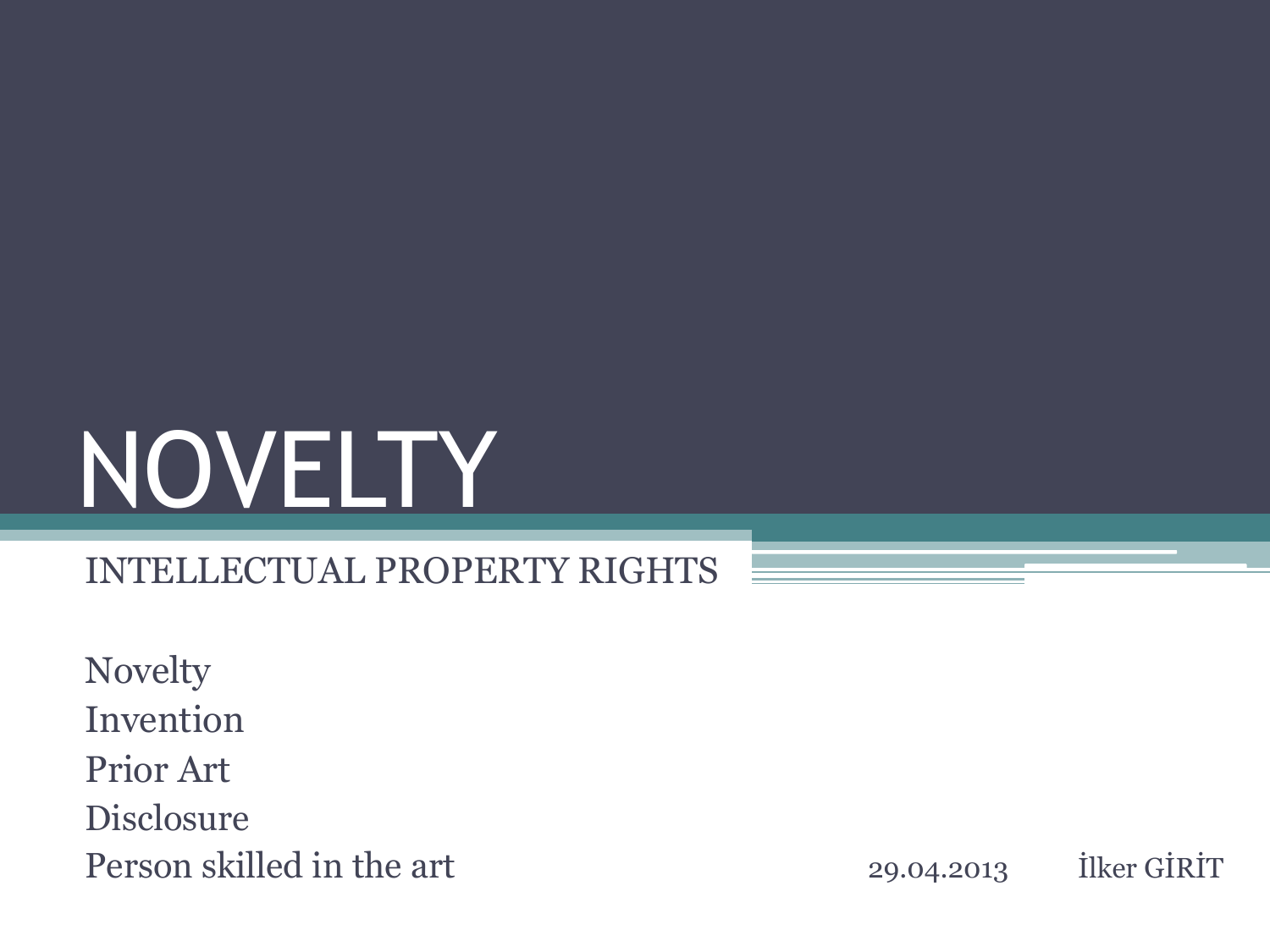#### Novelty

- Patentability requirement
- Quality of being new, original.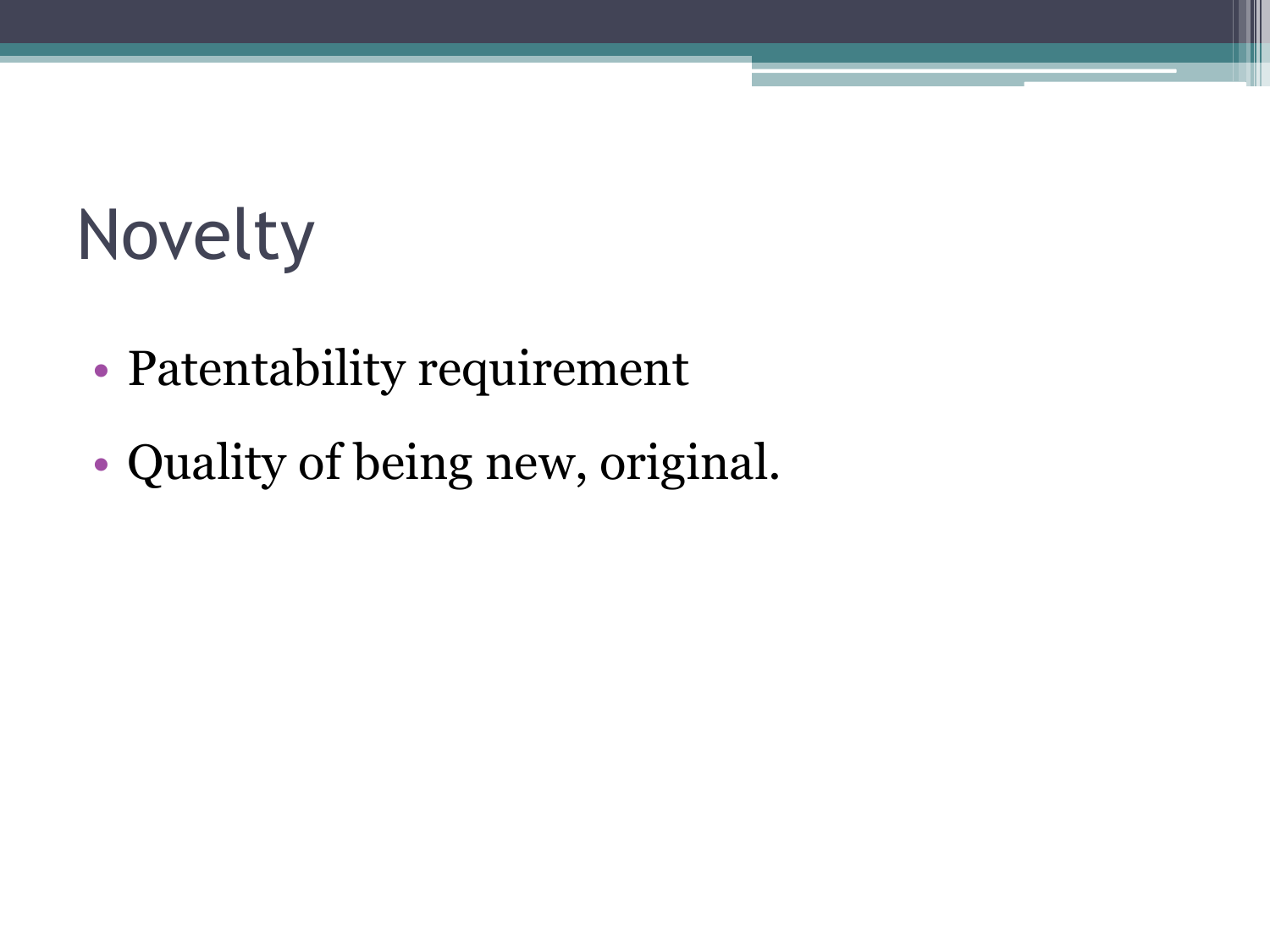#### Novelty

• An invention is not patentable if the claimed matter was disclosed the before date of filling or before the date of priority is claimed.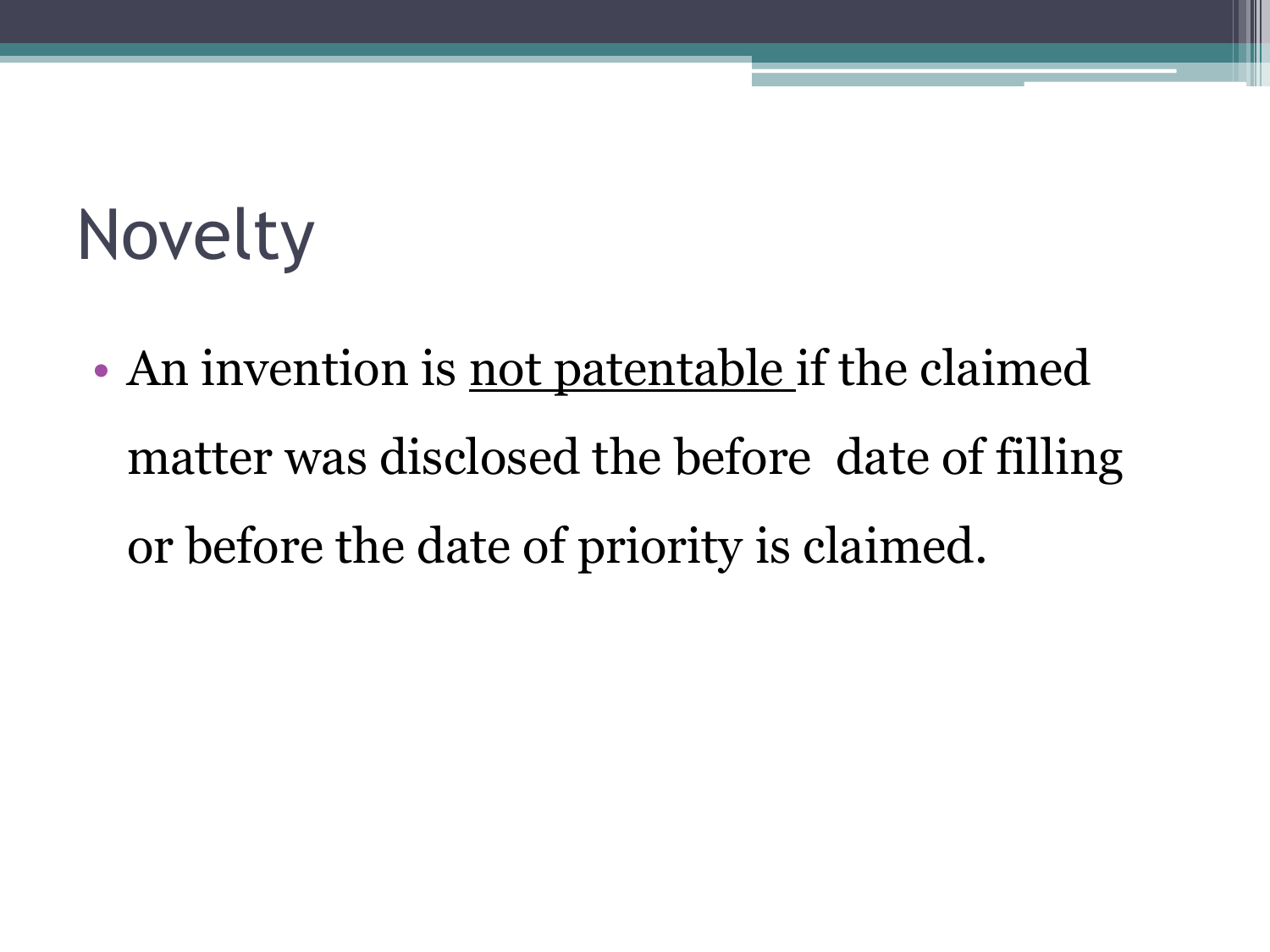#### Invention

- unique or novel
- device, method, composition, process etc.
- may be an improvement upon a machine or product, or a new process for creating an object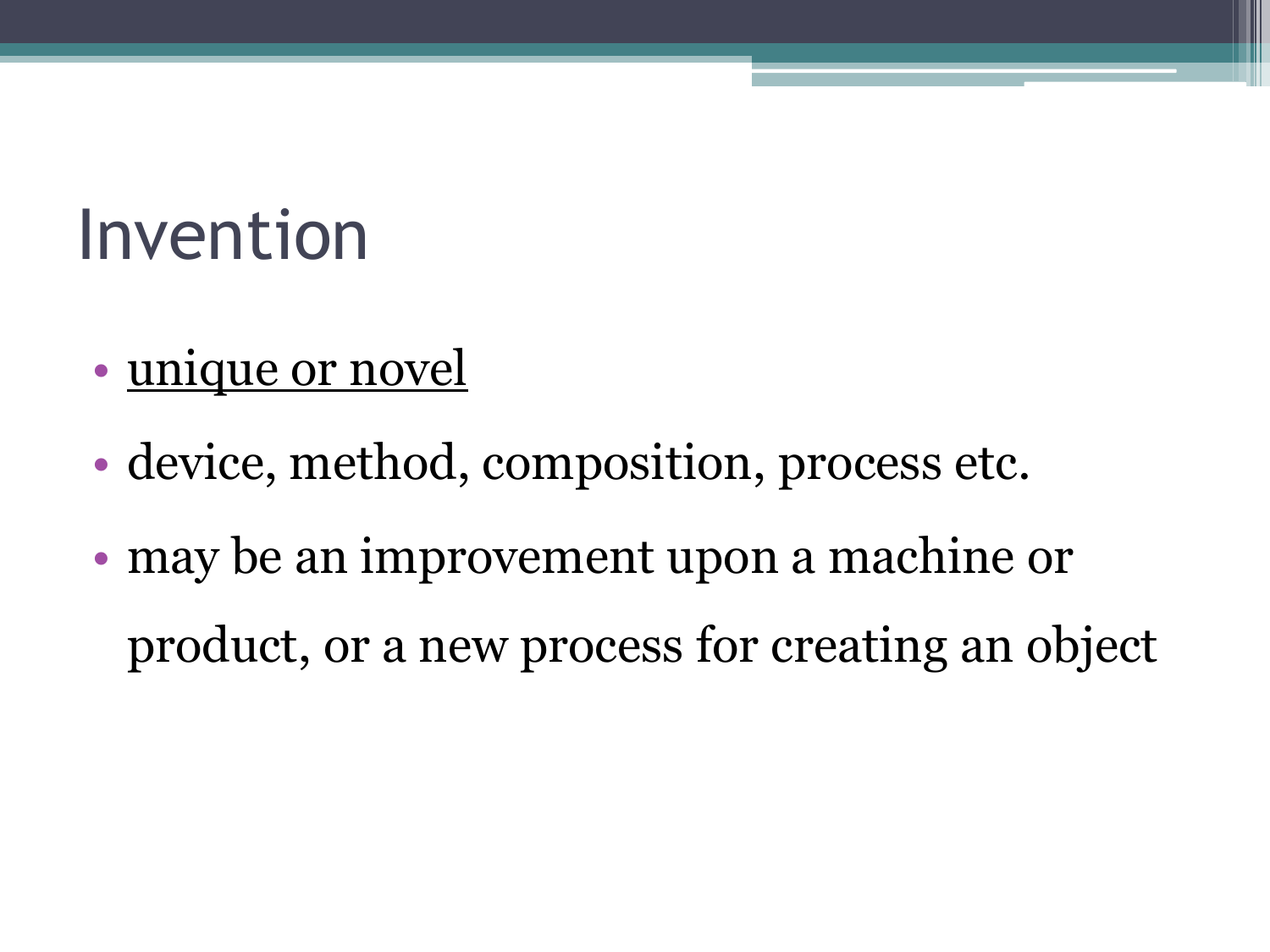#### Prior art

- systems of patent law
- constitutes all information available on public
- products, process; written or oral description.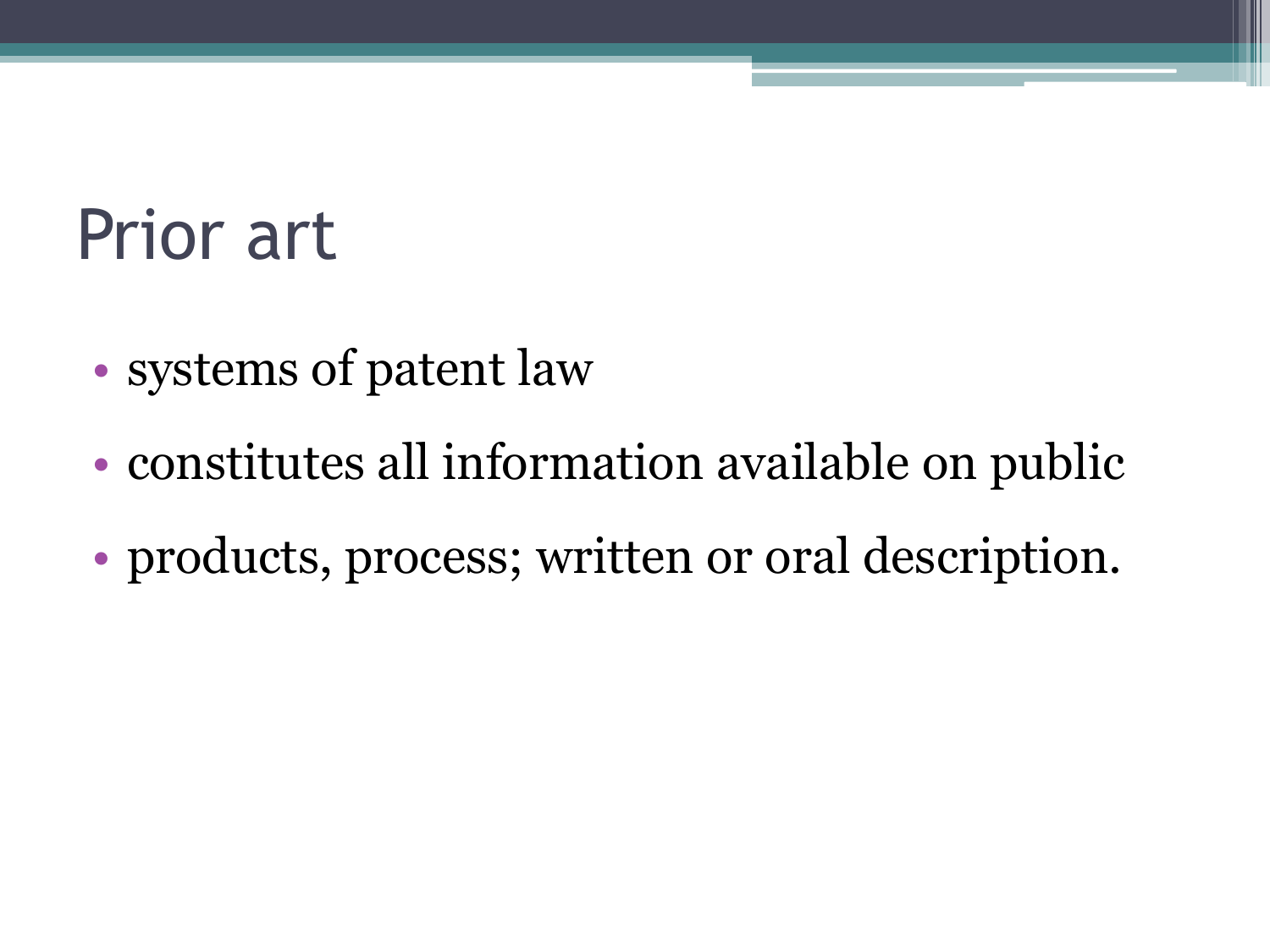## During Prior art

- No geographical limitation
- No restriction on the mode of disclosure
- Potential rather than disclosure
- Priority date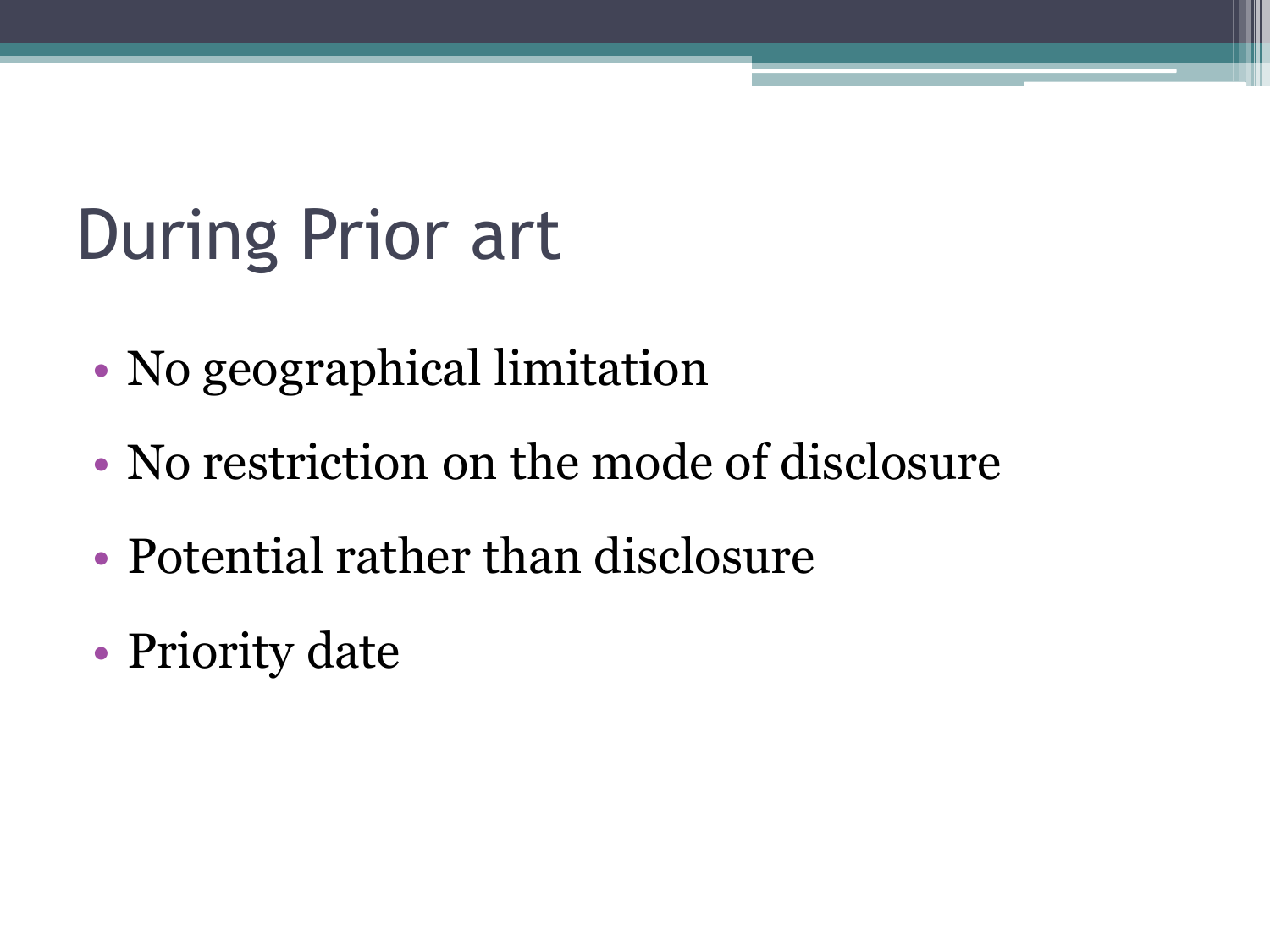## During Prior art

- Included materials
	- All materials before priority date of invention.
- Excluded materials
	- 1. Unlawfully or breach of confidence
	- 2. "International exhibition"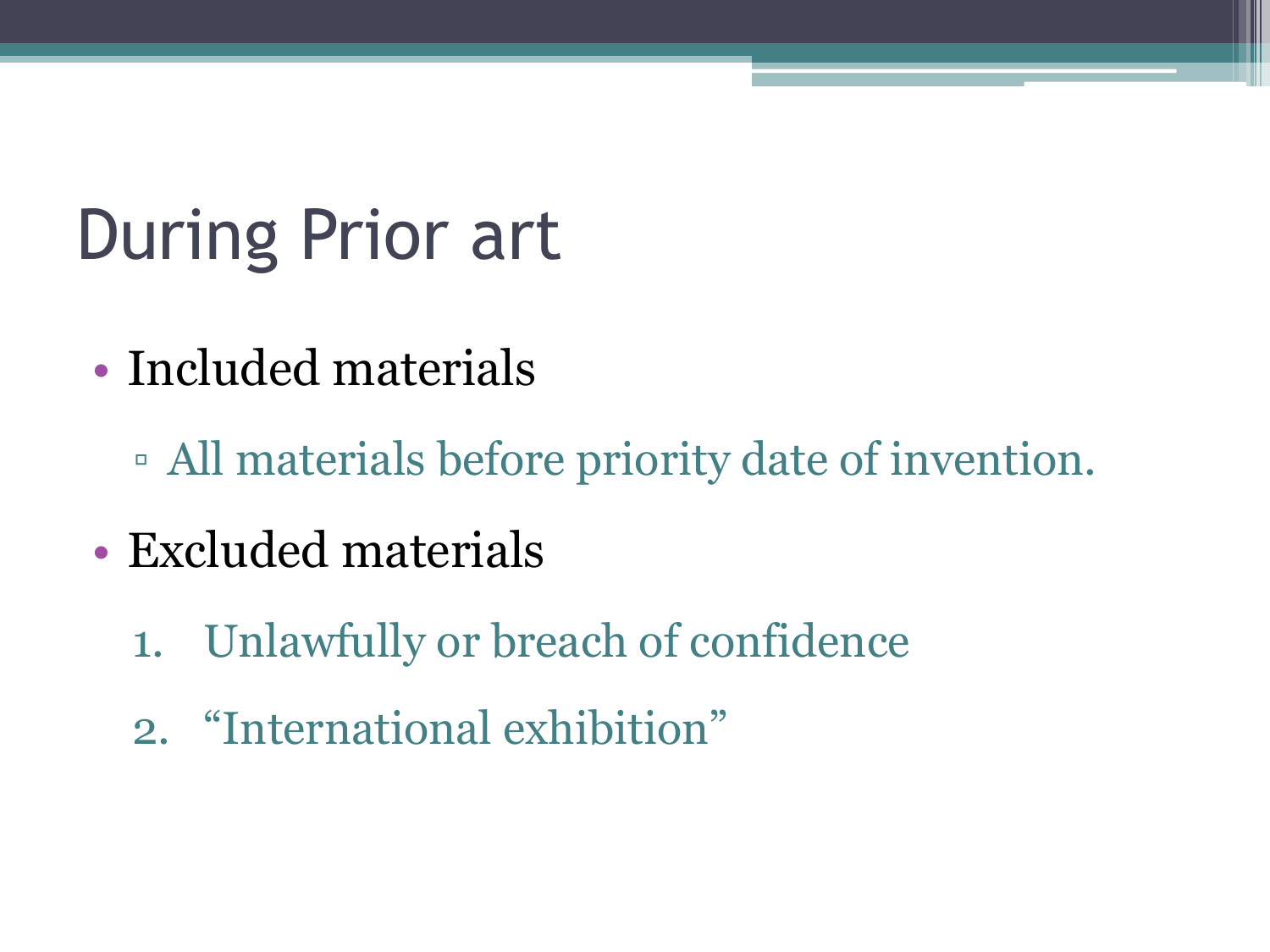#### **Disclosure**

• Article 83, of the European Patent Convention states that *"an application must disclose the invention in a manner sufficiently clear and complete for it to be carried out by a person skilled in the art."*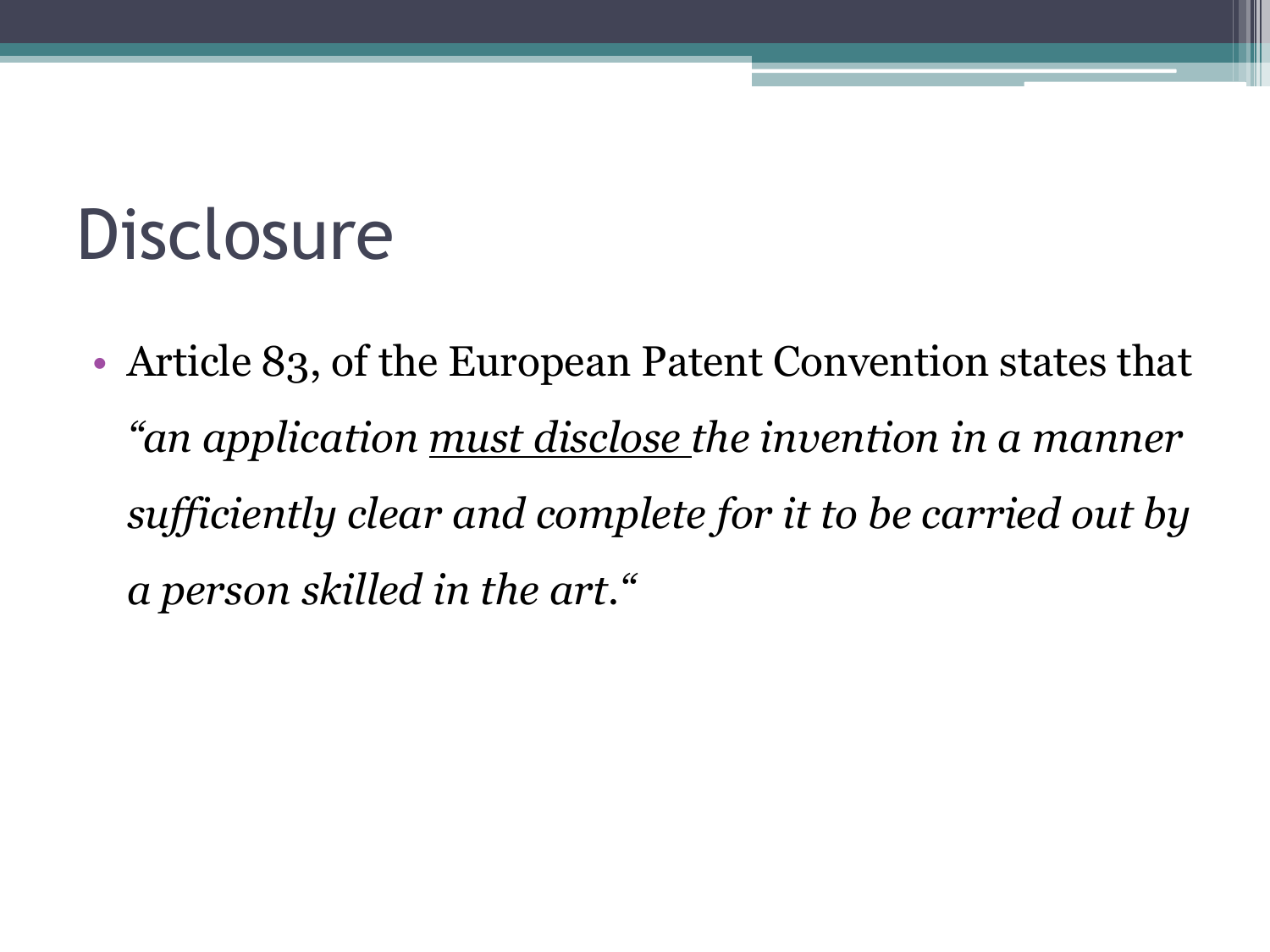#### Person skilled in the art

- Article 56, "an invention shall be considered as involving an inventive step if, having regard to the state of the art, it is not obvious to a <u>person skilled</u> in the art."
- fictional person
- have the normal skills and knowledge
- determining, evaluating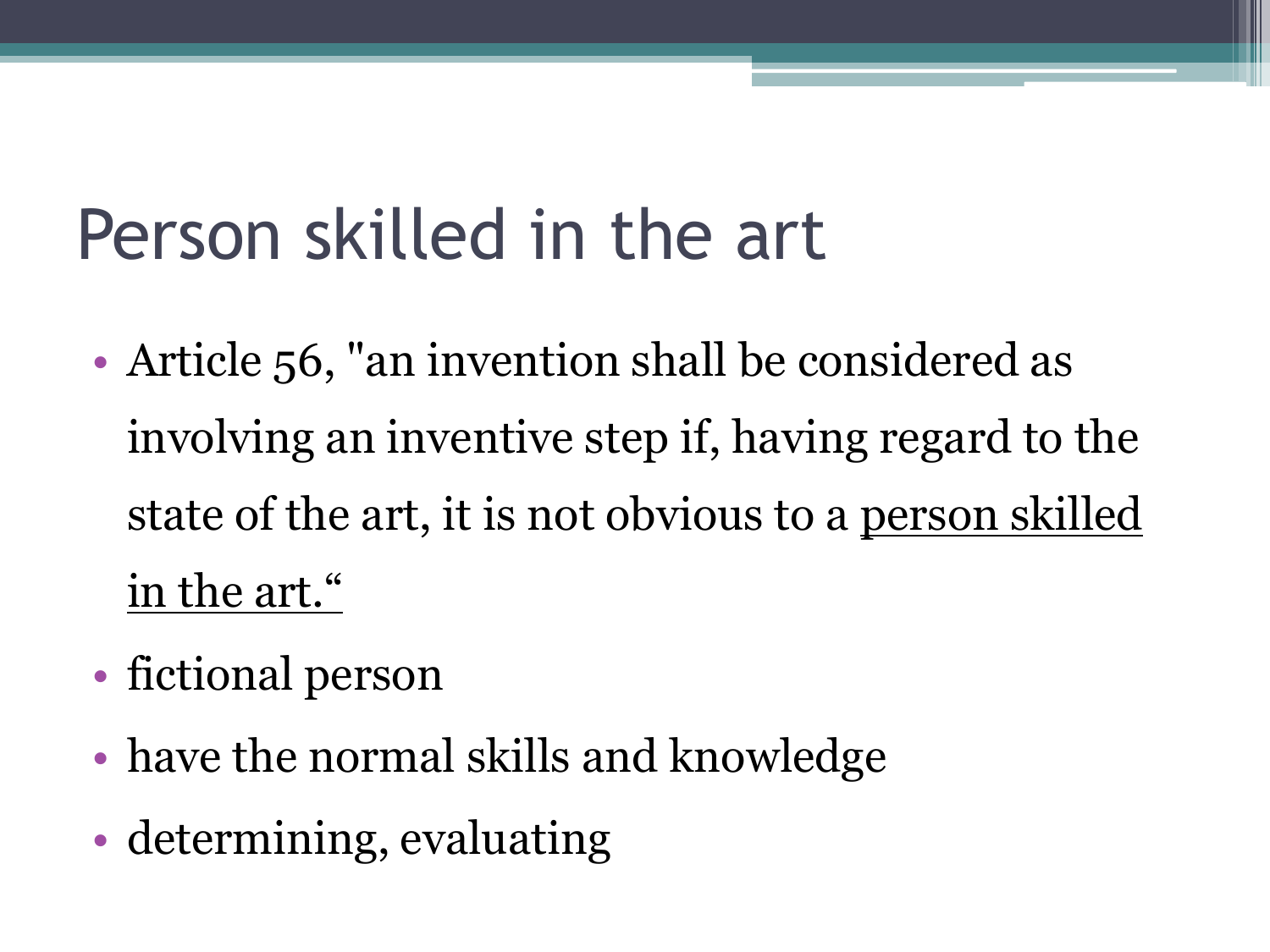#### Person skilled in the art o

- an invention is non-obvious
- does involve an inventive step or not

• This person come up with the invention while starting from the prior art, the invention will not patentable.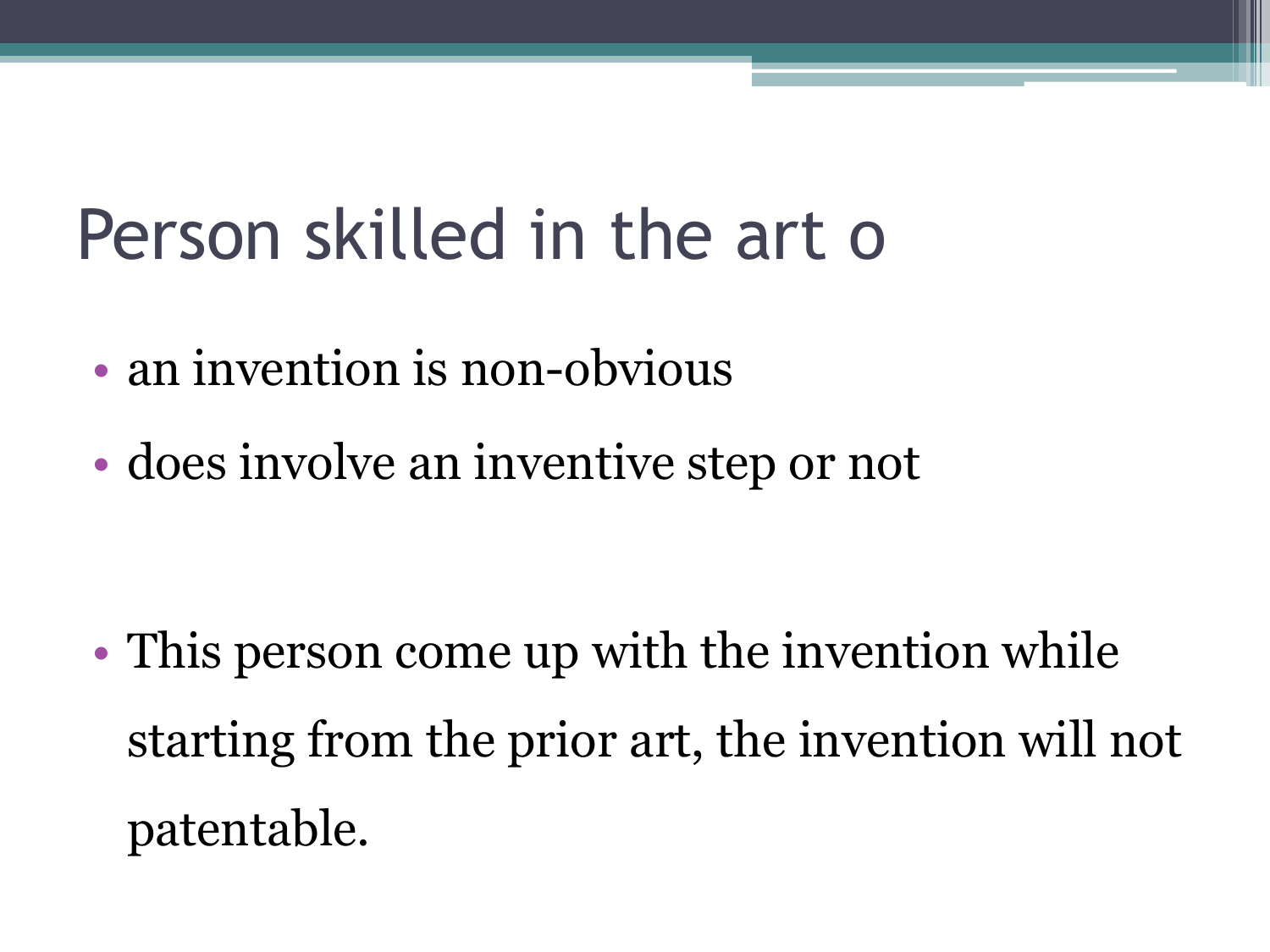#### Information is disclosed by prior art

- 1. Interpreting documents
- 2. Interpreting products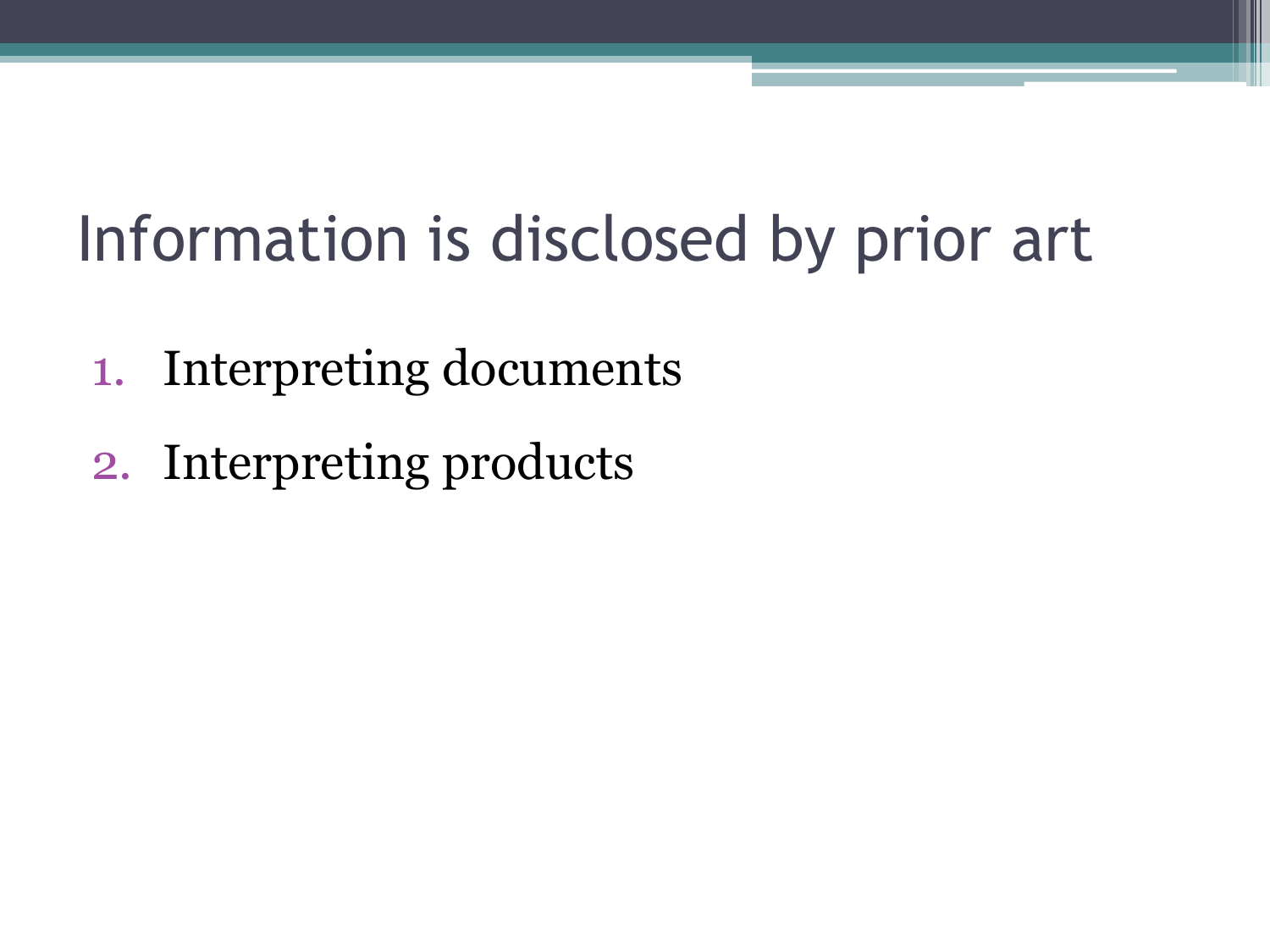#### Is the invention novel?

#### • Problematic

- Same things may be known by public differently...
- What they look like...
- How much they cost...
- What they do...